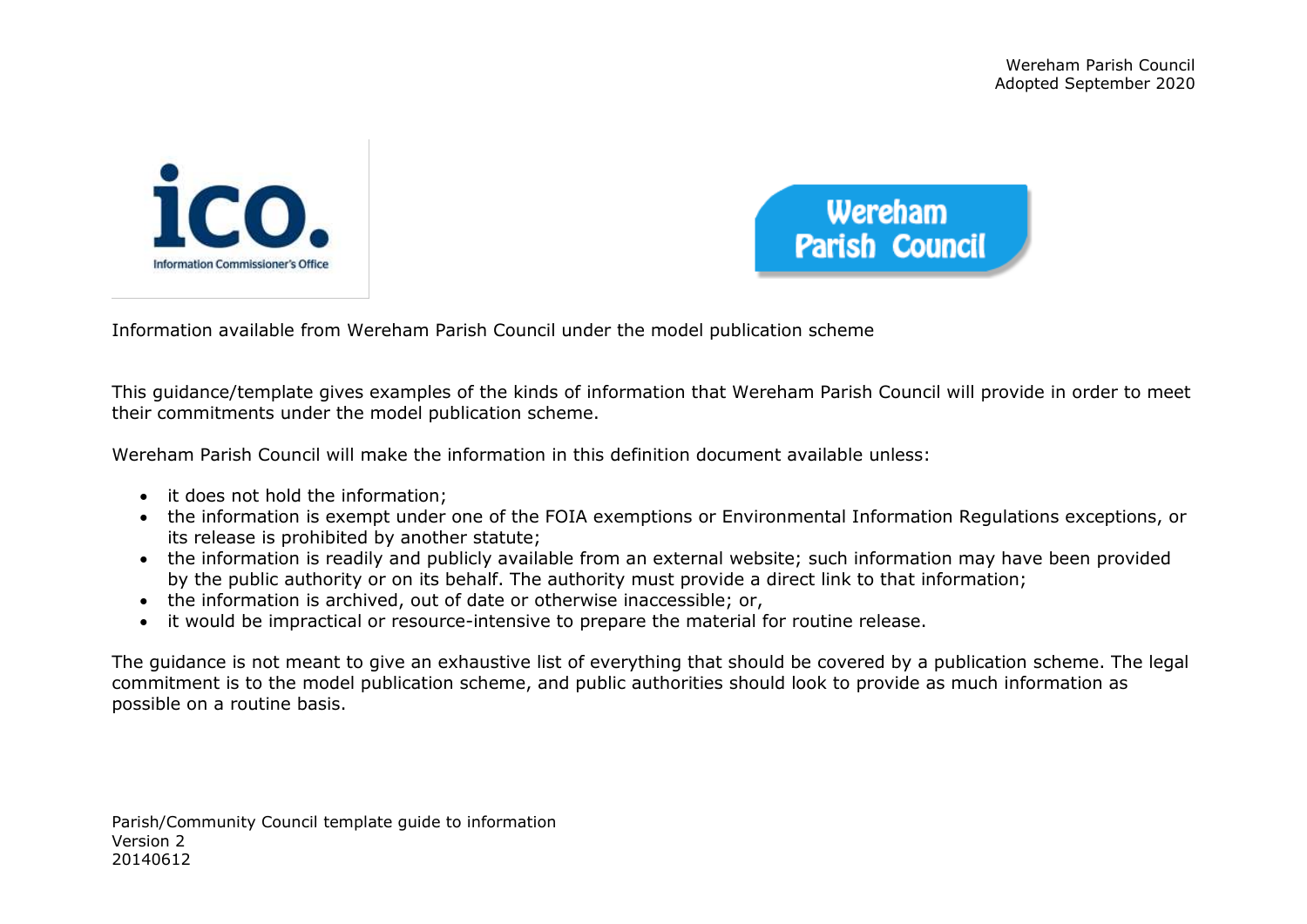## **Publishing datasets for re-use**

Wereham Parish Council must publish under their publication scheme any dataset they hold that has been requested, together with any updated versions, unless they are satisfied that it is not appropriate to do so. So far as reasonably practicable, they must publish it in an electronic form that is capable of re-use.

If the dataset or any part of it is a relevant copyright work and Wereham Parish Council is the only owner, it must make it available for re-use under the terms of a specified licence. Datasets in which the Crown owns the copyright or the database rights are not relevant copyright works.

The Datasets Code of Practice recommends that public authorities make datasets available for re-use under the [Open](http://www.nationalarchives.gov.uk/doc/open-government-licence/version/2/)  [Government Licence.](http://www.nationalarchives.gov.uk/doc/open-government-licence/version/2/)

The term 'dataset' is defined in section 11(5) of FOIA. The terms 'relevant copyright work' and 'specified licence' are defined in section 19(8) of FOIA. The ICO has published quidance on the dataset provisions in FOIA. This explains what is meant by "not appropriate" and "capable of re-use".

| <b>Information to be published</b>                                                                             | <b>How the information</b><br>can be obtained                                                       | Cost |
|----------------------------------------------------------------------------------------------------------------|-----------------------------------------------------------------------------------------------------|------|
| Class1 - Who we are and what we do<br>(Organisational information, structures, locations and contacts)         | Wereham Parish Council<br>Website.<br>Wereham Pond                                                  | Nil  |
| This will be current information only.                                                                         | Noticeboard.<br>Parish Magazine - G4                                                                |      |
| N.B. Councils should already be publishing as much information as possible<br>about how they can be contacted. | News.<br>Wereham Parish Council<br>Facebook Page and the<br>Wereham Village Group<br>Facebook Page. |      |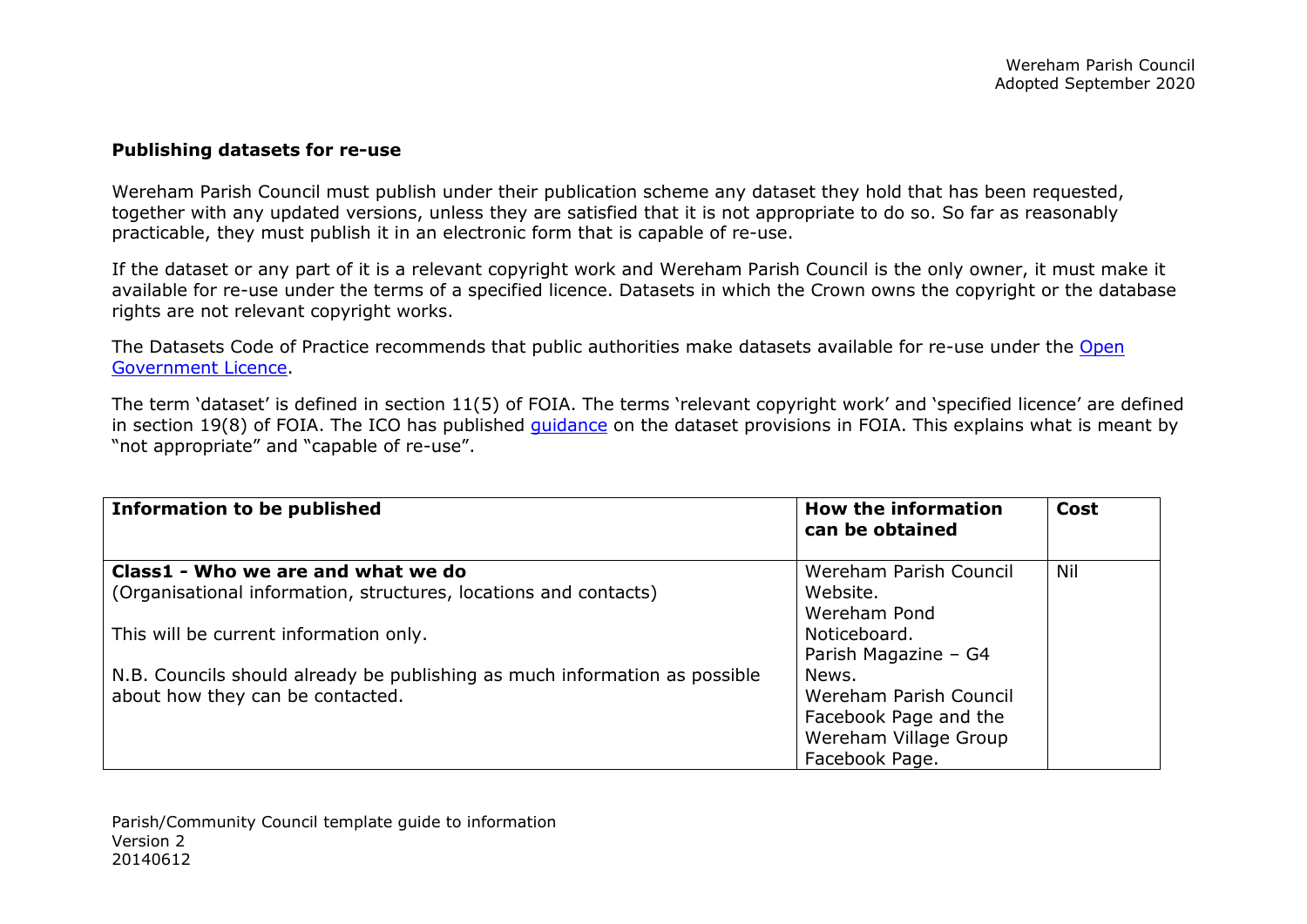| Who's who on the Council and its Committees                                                                                               | Wereham Parish Council<br>Website.<br>Wereham Pond<br>Noticeboard.<br>Parish Magazine - G4<br>News.<br>Wereham Parish Council<br>Facebook Page and the<br>Wereham Village Group<br>Facebook Page. | Nil |
|-------------------------------------------------------------------------------------------------------------------------------------------|---------------------------------------------------------------------------------------------------------------------------------------------------------------------------------------------------|-----|
| Contact details for Parish Clerk and Council members (named contacts where<br>possible with telephone number and email address (if used)) | Wereham Parish Council<br>Website.<br>Wereham Pond<br>Noticeboard.<br>Parish Magazine - G4<br>News.<br>Wereham Parish Council<br>Facebook Page and the<br>Wereham Village Group<br>Facebook Page. | Nil |
| Location of main Council office and accessibility details                                                                                 | None. The Parish Clerk<br>would arrange to meet<br>someone at the Wereham<br>Village Hall if required.                                                                                            | Nil |
| Staffing structure                                                                                                                        | Wereham Parish Council<br>Website.<br>Wereham Pond<br>Noticeboard.                                                                                                                                | Nil |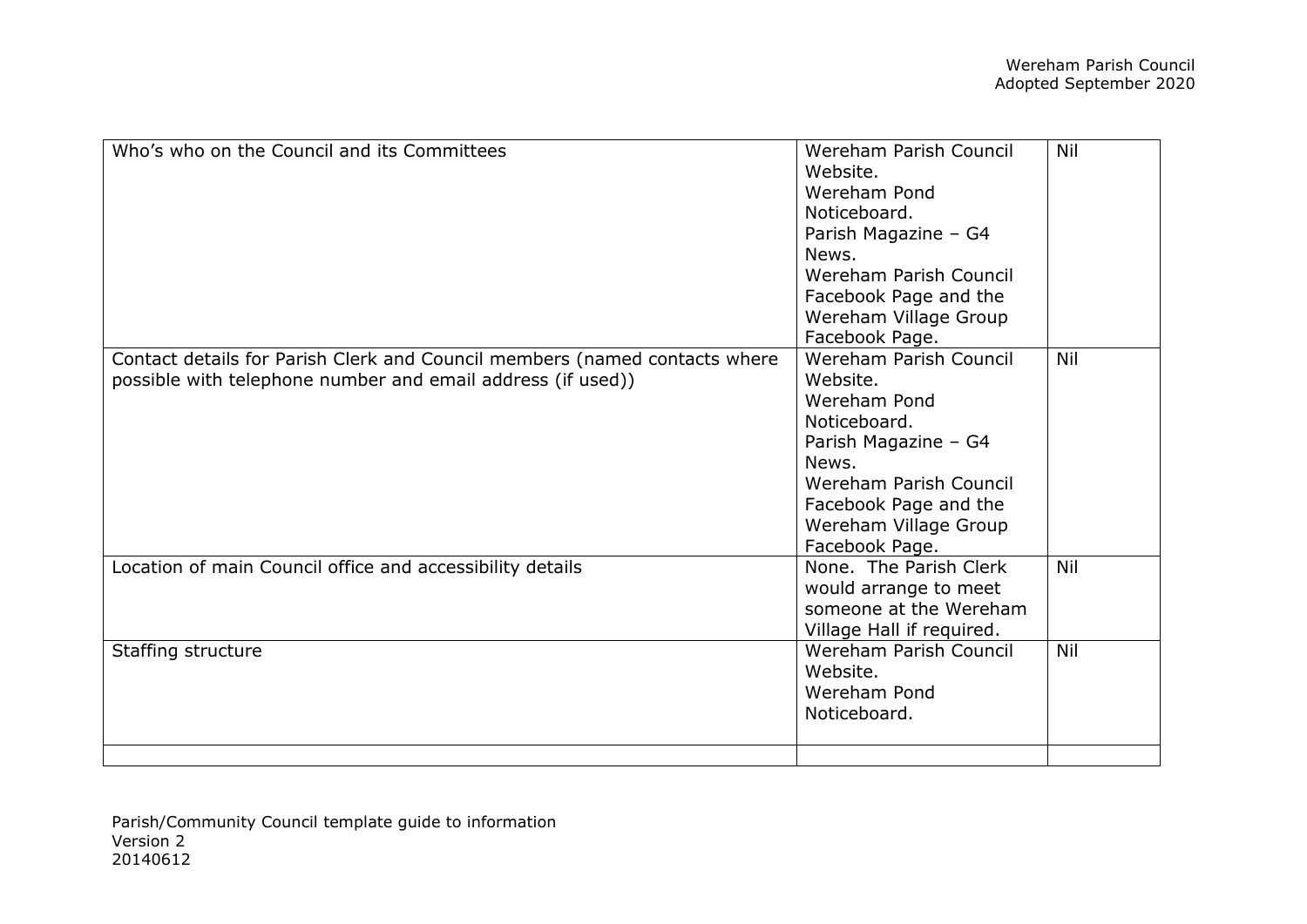| Class 2 - What we spend and how we spend it<br>(Financial information relating to projected and actual income and<br>expenditure, procurement, contracts and financial audit)<br>Current and previous financial year as a minimum | (hard copy or website)                                         |                   |
|-----------------------------------------------------------------------------------------------------------------------------------------------------------------------------------------------------------------------------------|----------------------------------------------------------------|-------------------|
| Annual return form and report by auditor                                                                                                                                                                                          | Wereham Parish Council<br>website.<br>Hard Copy                | 10 p per<br>copy  |
| Finalised budget                                                                                                                                                                                                                  | Wereham Parish Council<br>website.<br>Hard Copy                | 10p per<br>copy   |
| Precept                                                                                                                                                                                                                           | Wereham Parish Council<br>website.<br>Hard Copy                | 10p per<br>copy   |
| Borrowing Approval letter                                                                                                                                                                                                         | Wereham Parish Council<br>has no borrowing<br>currently.       |                   |
| Financial Standing Orders and Regulations                                                                                                                                                                                         | Wereham Parish Council<br>website.<br>Hard Copy                | 10 p per<br>copy  |
| Grants given and received                                                                                                                                                                                                         | Wereham Parish Council<br>Website - minutes.<br>Hard Copy      | 10 p per<br>copy  |
| List of current contracts awarded and value of contract                                                                                                                                                                           | Wereham Parish Council<br>Website - minutes<br>Hard Copy       | $10p$ per<br>copy |
| Members' allowances and expenses                                                                                                                                                                                                  | Wereham Parish Council<br>do not currently have<br>allowances. |                   |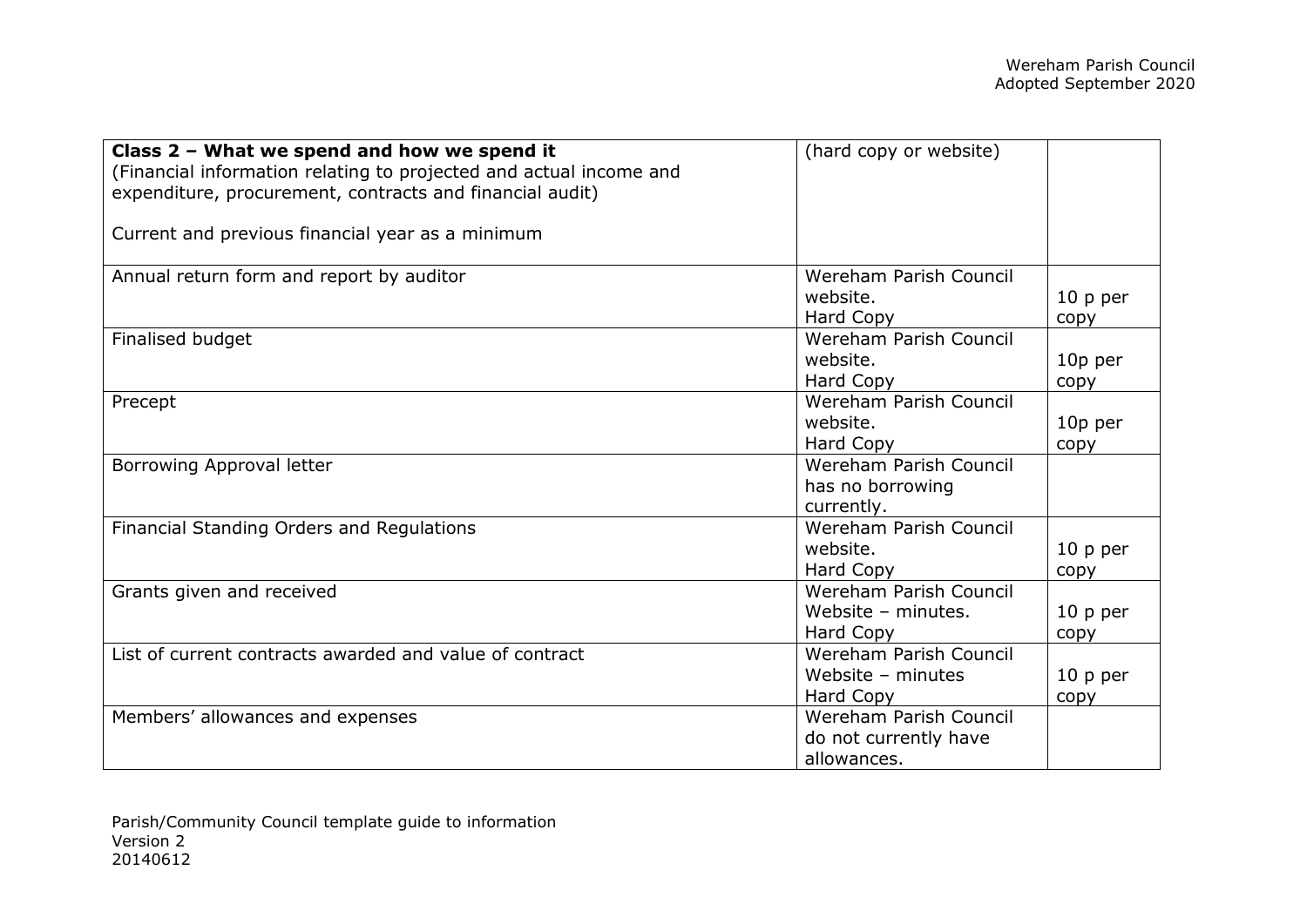| Class 3 - What our priorities are and how we are doing<br>(Strategies and plans, performance indicators, audits, inspections and<br>reviews)<br>Current and previous year as a minimum | (hard copy or website)                                                                               |                   |
|----------------------------------------------------------------------------------------------------------------------------------------------------------------------------------------|------------------------------------------------------------------------------------------------------|-------------------|
| Parish Plan (current and previous year as a minimum)                                                                                                                                   | Wereham Parish Council<br>Website.<br>Hard Copy.                                                     | $10p$ per<br>copy |
| Annual Report to Parish or Community Meeting (current and previous year as<br>a minimum)                                                                                               | Wereham Parish Council<br>Website $-$ minutes<br>Hard copy                                           | $10p$ per<br>copy |
| Quality status                                                                                                                                                                         | Wereham Parish Council<br>does not currently hold<br>quality status.                                 |                   |
| Local charters drawn up in accordance with DCLG guidelines                                                                                                                             | Wereham Parish Council<br>does not have any local<br>charters in accordance<br>with DCLG guidelines. |                   |
|                                                                                                                                                                                        |                                                                                                      |                   |
| Class 4 - How we make decisions<br>(Decision making processes and records of decisions)                                                                                                | (hard copy or website)                                                                               |                   |
| Current and previous council year as a minimum                                                                                                                                         |                                                                                                      |                   |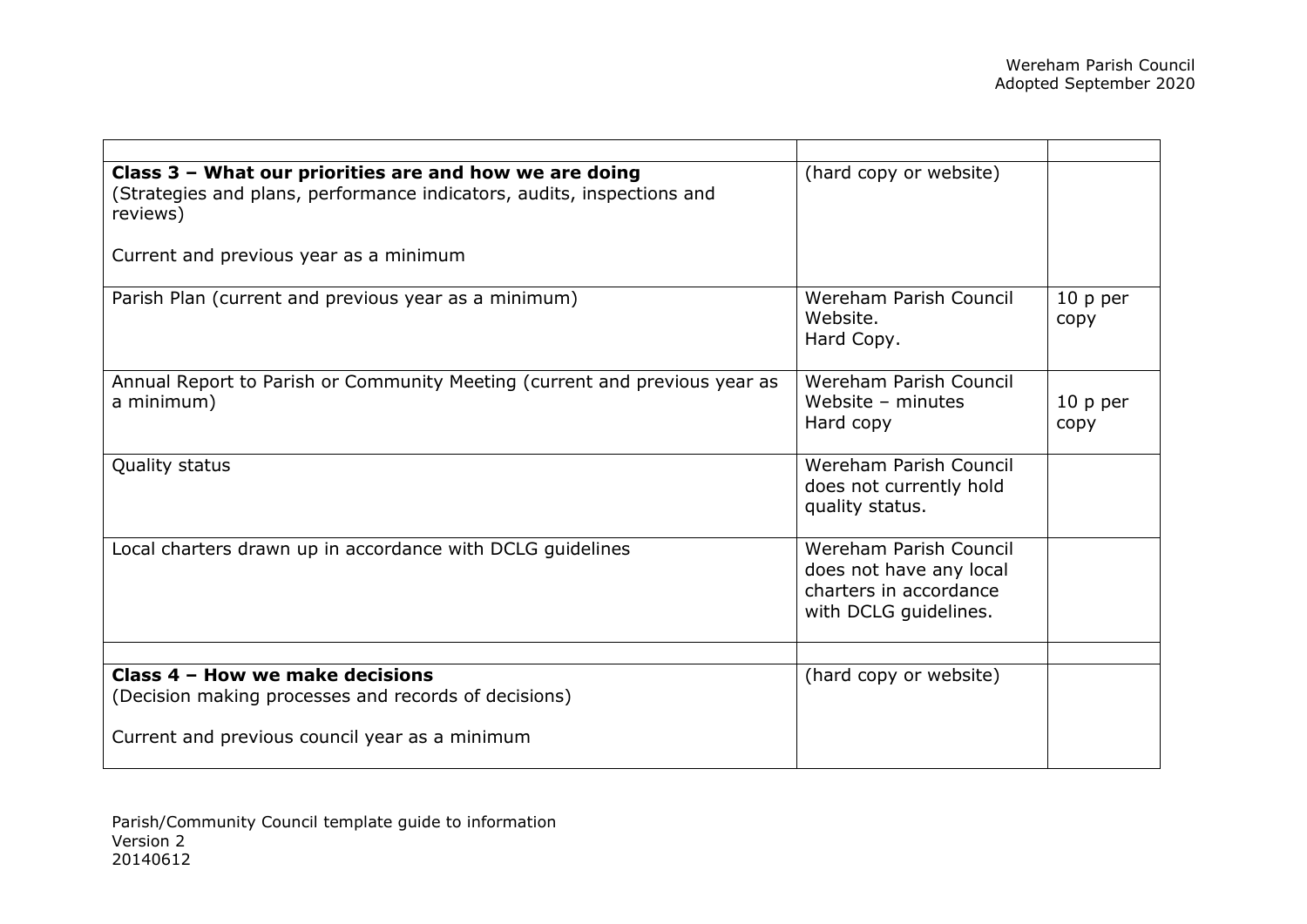| Timetable of meetings (Council and any committee/sub-committee meetings<br>and parish meetings)                                    | Wereham Parish Council<br>Website<br>Hard Copy                                   | 10 p per<br>copy                                         |
|------------------------------------------------------------------------------------------------------------------------------------|----------------------------------------------------------------------------------|----------------------------------------------------------|
| Agendas of meetings (as above)                                                                                                     | Wereham Parish Council<br>Website<br>Hard Copy                                   | 10 p per<br>copy.<br>Provided<br>in<br>meetings<br>free. |
| Minutes of meetings (as above) $-$ n.b. this will exclude information that is<br>properly regarded as private to the meeting.      | Wereham Parish Council<br>Website<br>Hard Copy                                   | 10 p per<br>copy                                         |
| Reports presented to council meetings - n.b. this will exclude information that<br>is properly regarded as private to the meeting. | Wereham Parish Council<br>Website<br>Hard Copy                                   | 10 p per<br>copy                                         |
| Responses to consultation papers                                                                                                   | Wereham Parish Council<br>Website<br>Hard Copy                                   | 10 p per<br>copy                                         |
| Responses to planning applications                                                                                                 | Wereham Parish Council<br>Website - minutes<br><b>BCKLWN Portal</b><br>Hard copy | 10 p per<br>copy                                         |
| Bye-laws                                                                                                                           | Wereham Parish Council<br>currently has no Bye-laws.                             |                                                          |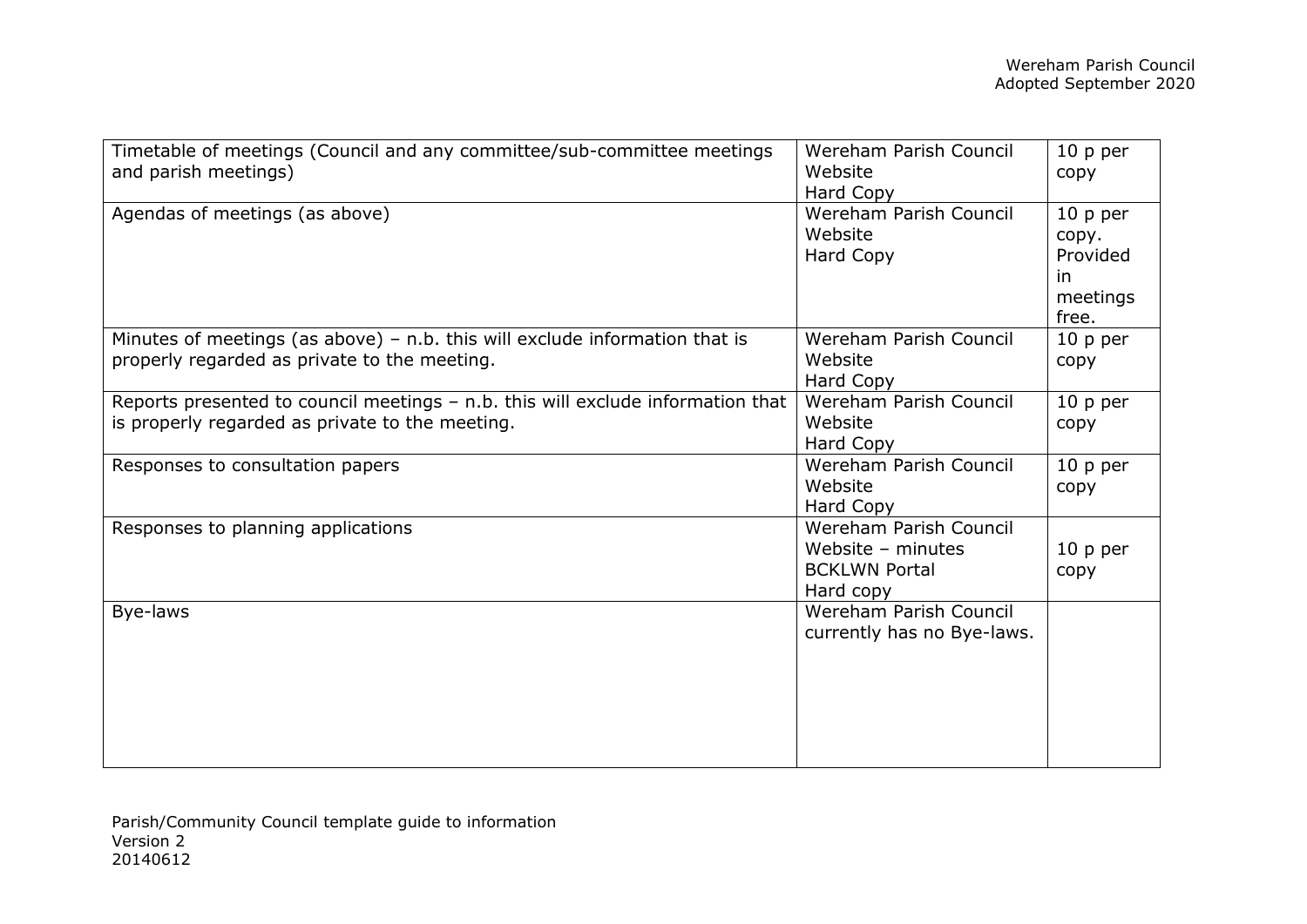| Class 5 - Our policies and procedures<br>(Current written protocols, policies and procedures for delivering our services<br>and responsibilities)<br>Current information only                                                                                                                                                                                                                                                                                                            | (hard copy or website)                                                                                                                                                            |                   |
|------------------------------------------------------------------------------------------------------------------------------------------------------------------------------------------------------------------------------------------------------------------------------------------------------------------------------------------------------------------------------------------------------------------------------------------------------------------------------------------|-----------------------------------------------------------------------------------------------------------------------------------------------------------------------------------|-------------------|
| Policies and procedures for the conduct of council business:<br>Procedural standing orders<br>Committee and sub-committee terms of reference<br>Delegated authority in respect of officers<br>Code of Conduct<br>Policy statements                                                                                                                                                                                                                                                       | Wereham Parish Council<br>Website<br>Hard Copy                                                                                                                                    | $10p$ per<br>copy |
| Policies and procedures for the provision of services and about the<br>employment of staff:<br>Internal instructions to staff and policies relating to the delivery of services<br>Equality and diversity policy<br>Health and safety policy<br>Recruitment policies (including current vacancies)<br>Policies and procedures for handling requests for information<br>Complaints procedures (including those covering requests for information and<br>operating the publication scheme) | (hard copies of items on<br>the website)<br>All on Wereham Parish<br>Council website except<br>internal instructions to<br>staff. Health and Safety<br>Policy soon to be adopted. | $10p$ per<br>copy |
| Information security policy                                                                                                                                                                                                                                                                                                                                                                                                                                                              | GDPR Policy available on<br>Wereham Parish Council<br>website.<br>Hard copy.                                                                                                      | 10 p per<br>copy  |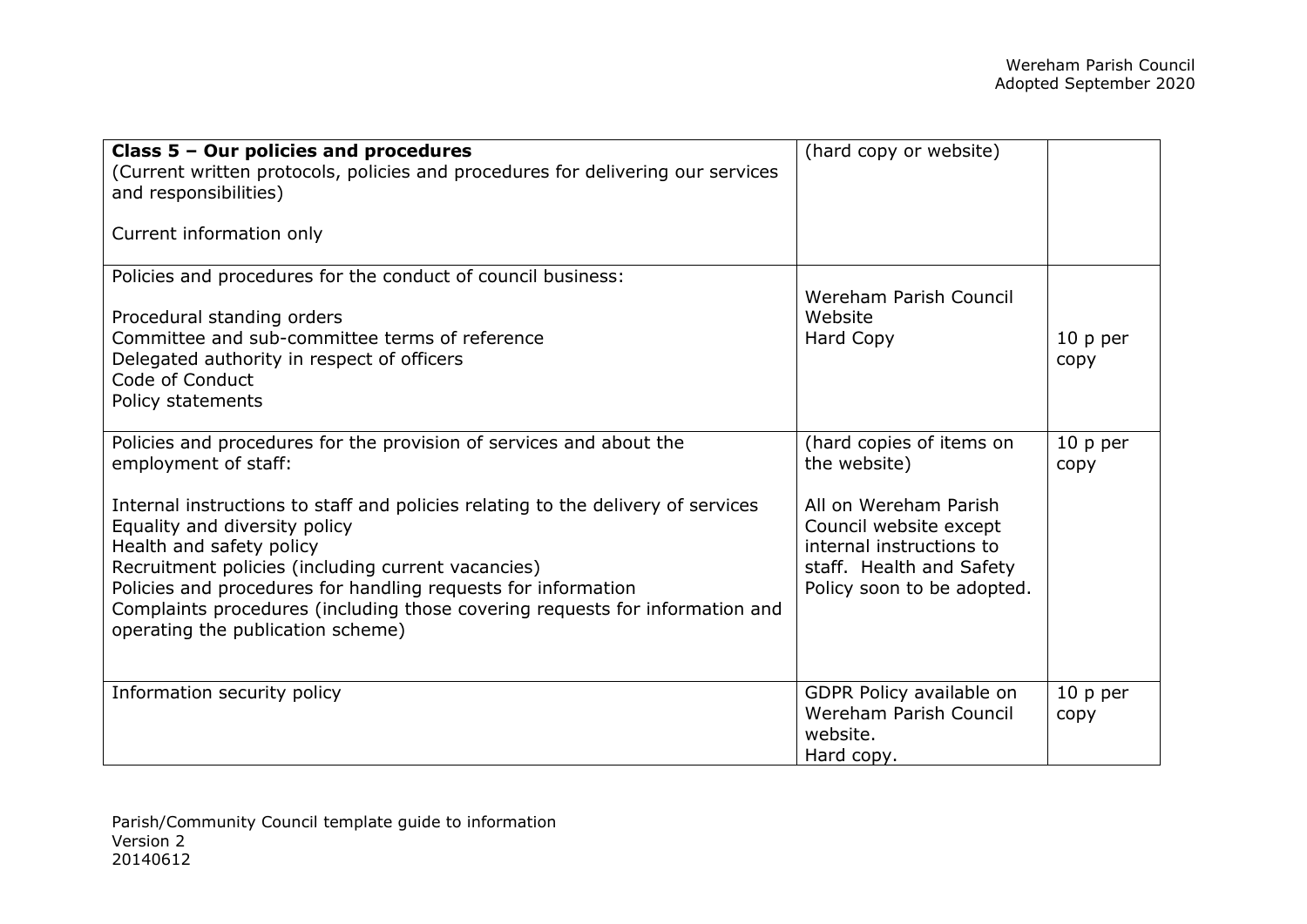| Records management policies (records retention, destruction and archive)            | Retention Policy on        | 10 p per  |
|-------------------------------------------------------------------------------------|----------------------------|-----------|
|                                                                                     | website.                   | copy      |
|                                                                                     | Hard Copy                  |           |
| Data protection policies                                                            | GDPR Policy on Wereham     | 10 p per  |
|                                                                                     | Parish Council website.    | copy      |
|                                                                                     | Hard Copy.                 |           |
| Schedule of charges (for the publication of information)                            | This document is available | 10 p per  |
|                                                                                     | on the Wereham Parish      | copy      |
|                                                                                     | Council website.           |           |
|                                                                                     | Hard Copy.                 |           |
|                                                                                     |                            |           |
| Class $6$ – Lists and Registers                                                     | (hard copy or website;     |           |
|                                                                                     | some information may       |           |
| Currently maintained lists and registers only                                       | only be available by       |           |
|                                                                                     | inspection)                |           |
| Any publicly available register or list (if any are held this should be publicised; | Burial Register available  | 10 p per  |
| in most circumstances existing access provisions will suffice)                      | for inspection.            | copy      |
| Assets register                                                                     | Wereham Parish Council     | 10 p per  |
|                                                                                     | Website.                   | copy      |
|                                                                                     | Hard copy                  |           |
| Disclosure log (indicating the information that has been provided in response       | List kept on file for      | 10 p per  |
| to requests; recommended as good practice, but may not be held by parish            | inspection.                | copy      |
| councils)                                                                           | Hard Copy.                 |           |
| Register of members' interests                                                      | Website (Borough Council   |           |
|                                                                                     | of Kings Lynn and West     |           |
|                                                                                     | Norfolk) (A link to this   |           |
|                                                                                     | from PC Website)           |           |
| Register of gifts and hospitality                                                   | List kept on file for      | $10p$ per |
|                                                                                     | inspection.                | copy      |
|                                                                                     | Hard Copy.                 |           |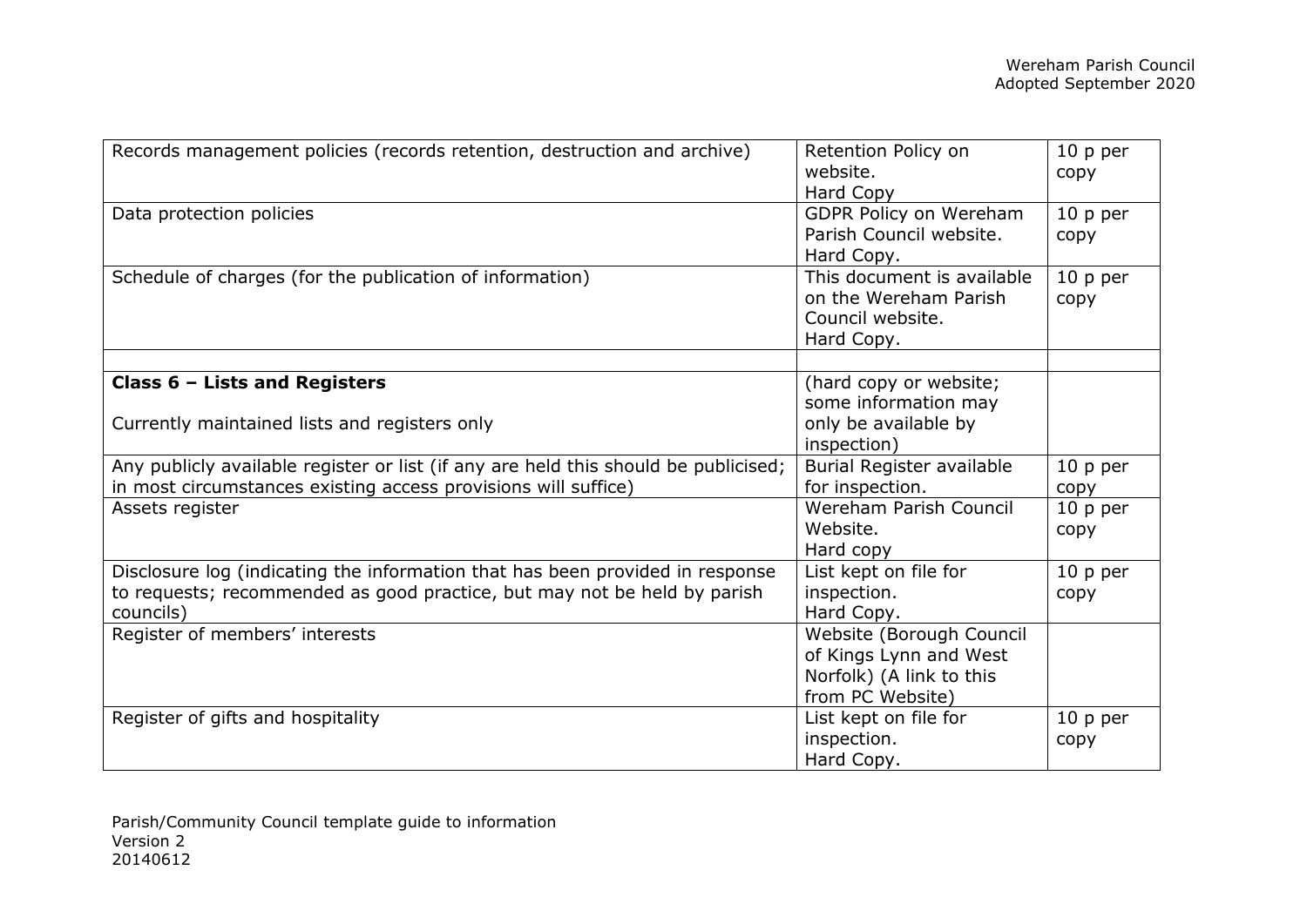| Class $7 -$ The services we offer                                          | (hard copy or website;        |             |
|----------------------------------------------------------------------------|-------------------------------|-------------|
| (Information about the services we offer, including leaflets, guidance and | some information may          |             |
| newsletters produced for the public and businesses)                        | only be available by          |             |
|                                                                            | inspection)                   |             |
| Current information only                                                   |                               |             |
|                                                                            |                               |             |
| Allotments                                                                 | Wereham Parish Council        |             |
|                                                                            | has no allotments.            |             |
| Burial grounds and closed churchyards                                      | Wereham Parish Council        | 10 p per    |
|                                                                            | has records and registers     | copy.       |
|                                                                            | available for inspection by   | Inspection  |
|                                                                            | request.                      | fee may     |
|                                                                            | Hard copy.                    | be          |
|                                                                            |                               | applicable. |
| Community centres and village halls                                        | Wereham Parish Council        |             |
|                                                                            | does not own or run a         |             |
|                                                                            | community centre or           |             |
|                                                                            | village hall. Wereham         |             |
|                                                                            | does have however a           |             |
|                                                                            | Wereham Village Hall          |             |
|                                                                            | which is a charity in its     |             |
|                                                                            | own right they have their     |             |
|                                                                            | own website.                  |             |
| Parks, playing fields and recreational facilities                          | Wereham Parish Council        | Nil         |
|                                                                            | has a play area and field     |             |
|                                                                            | open to the public. The       |             |
|                                                                            | field is available to hire at |             |
|                                                                            | £10 per day. Application      |             |
|                                                                            | available on request from     |             |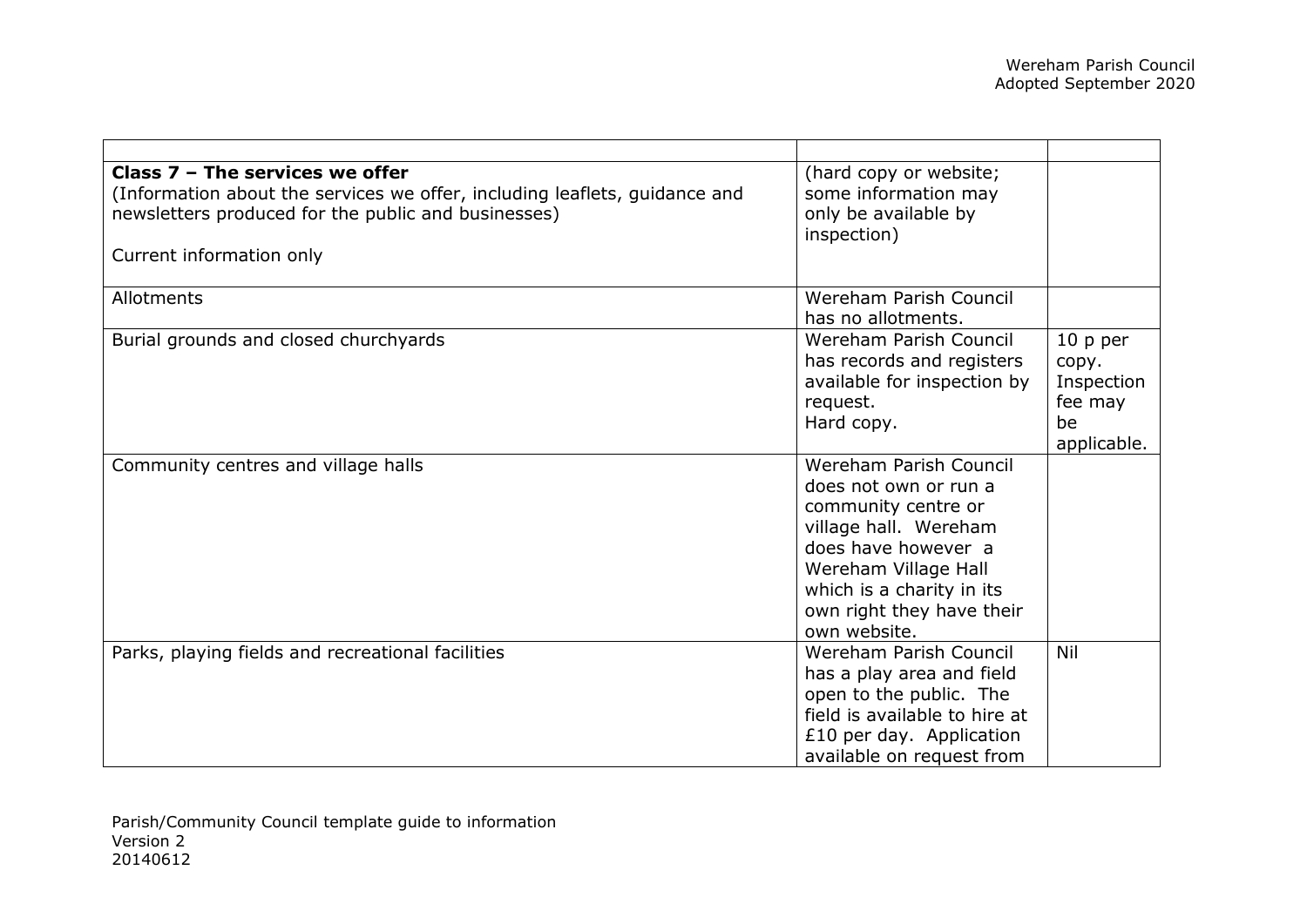|                                                                                  | the Clerk.                 |          |
|----------------------------------------------------------------------------------|----------------------------|----------|
| Seating, litter bins, clocks, memorials and lighting                             | Assets Register - website  |          |
|                                                                                  | Hard Copy                  | 10 p per |
|                                                                                  |                            | copy     |
| <b>Bus shelters</b>                                                              | Wereham Parish Council     |          |
|                                                                                  | doesn't own any currently. |          |
| Markets                                                                          | Wereham Parish Council     |          |
|                                                                                  | does not run any markets.  |          |
| Public conveniences                                                              | Wereham Parish Council     |          |
|                                                                                  | does not run or own any    |          |
|                                                                                  | public conveniences.       |          |
| Agency agreements                                                                | Wereham Parish Council     |          |
|                                                                                  | does not currently have    |          |
|                                                                                  | any agreements in place    |          |
|                                                                                  | with an agency.            |          |
| Services for which the council is entitled to recover a fee, together with those | Wereham Parish Council     |          |
| fees (e.g. burial fees)                                                          | Website - Burials.         | 10 p per |
|                                                                                  | Hard copy                  | copy     |
|                                                                                  |                            |          |
|                                                                                  |                            |          |
|                                                                                  |                            |          |
| <b>Additional Information</b>                                                    |                            |          |
| This will provide Councils with the opportunity to publish information that is   |                            |          |
| not itemised in the lists above                                                  |                            |          |
|                                                                                  |                            |          |
| News items - news; road closures; public health notices.                         | Wereham Parish Council     | 10 p per |
|                                                                                  | website.                   | copy     |
|                                                                                  | Hard copy.                 |          |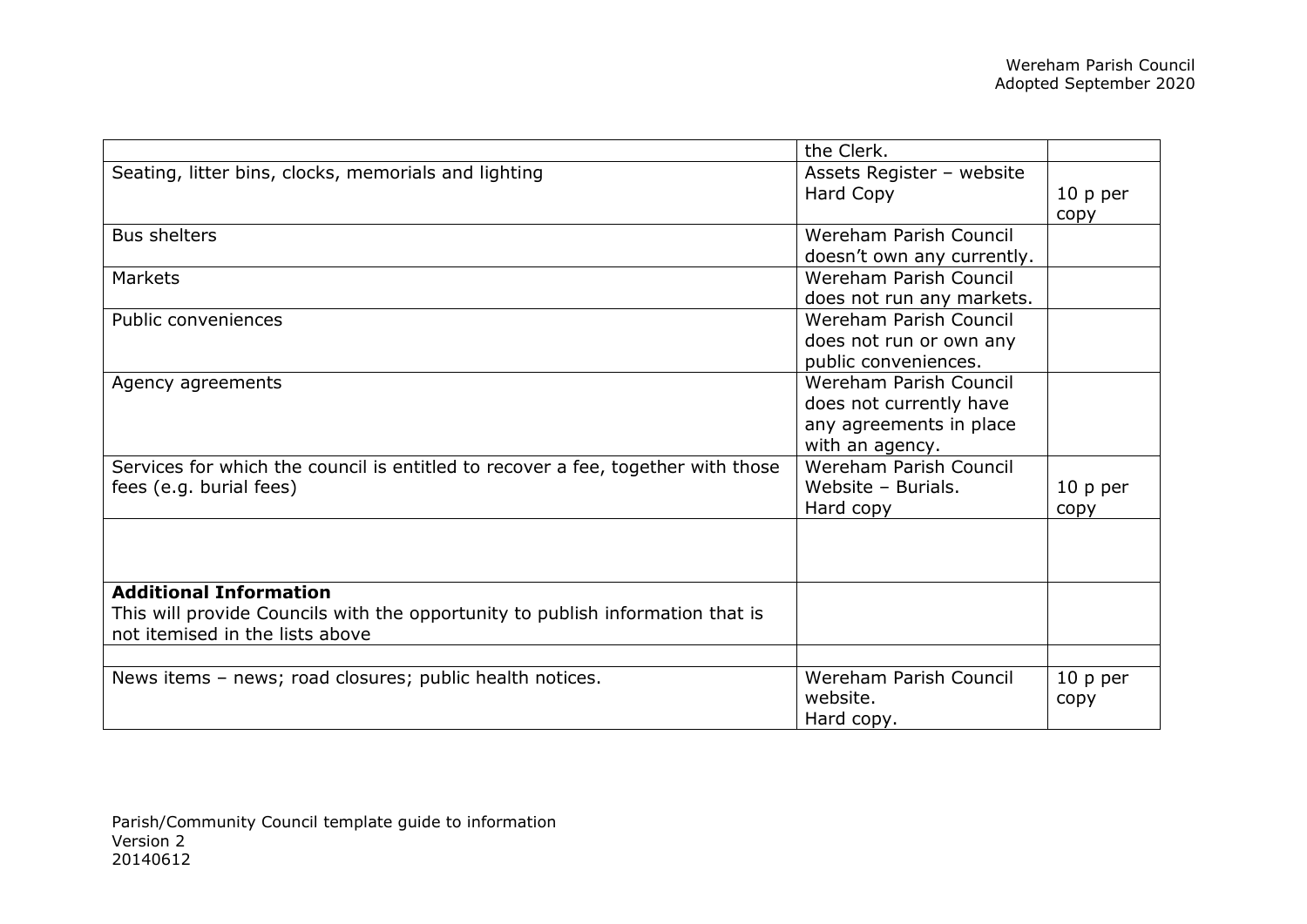## **Document Control**

Adopted: September 2020 Next Review: September 2021

**Contact details:**

**Parish Clerk and RFO Helen Richardson TEL: 07795006811 EMAIL: [werehampc@gmail.com](mailto:werehampc@gmail.com) POSTAL ADDRESS ONLY: 11 Crown Gardens, Wereham, Norfolk, PE33 9BG**

## SCHEDULE OF CHARGES

This describes how the charges have been arrived at and should be published as part of the guide.